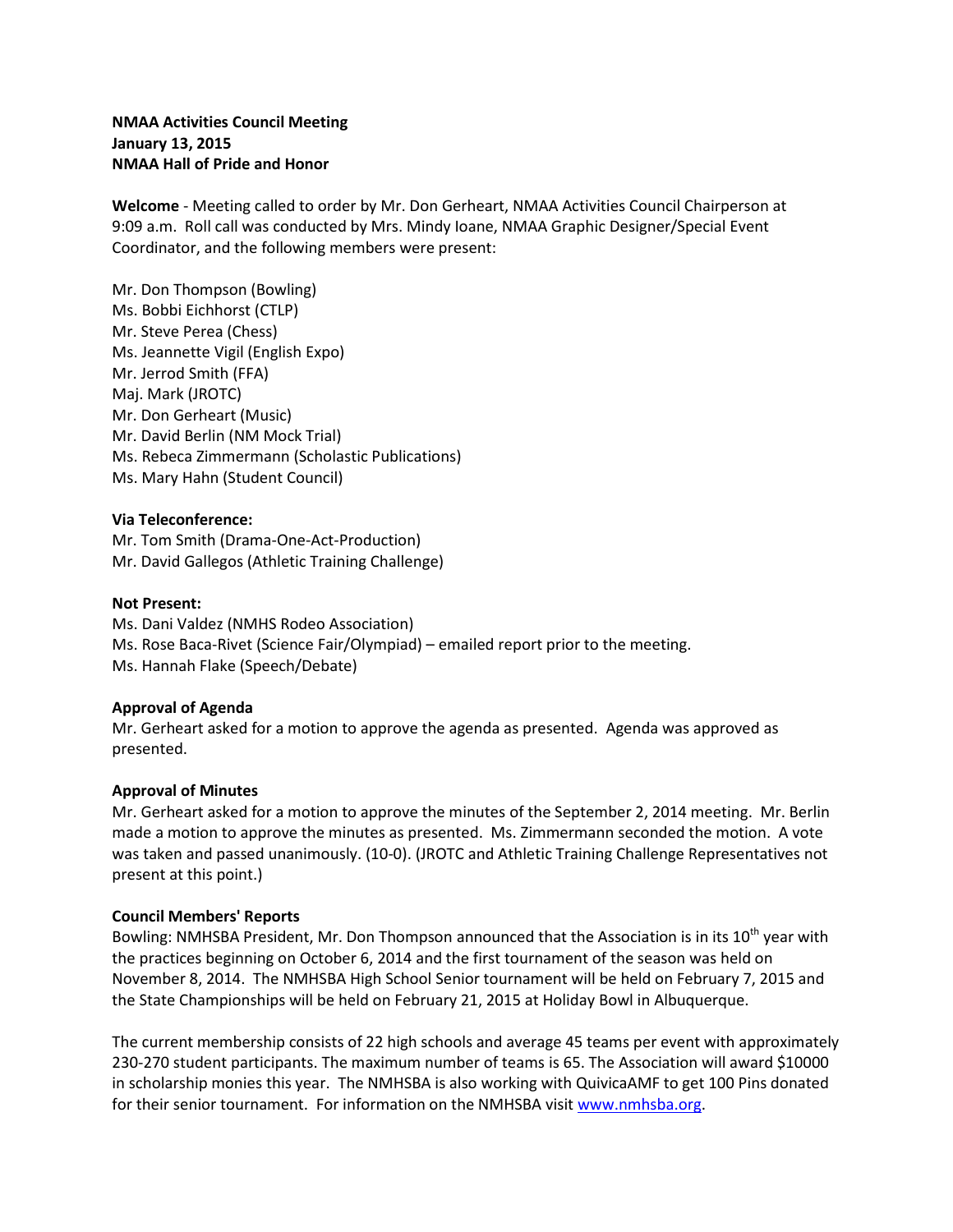The Activity Council committee discussed Albuquerque Public School's policy that requires students to turn in a permission slip prior to any out of town competitions as well as their requirement to use commercial transportation to these events. Mr. Kenny Barreras, APS District Athletic Director was present to answer questions.

CTSO: Presented by Ms. Bobbi Eichhorst, HOSA and SkillsUSA Advisor. Ms. Eichhorst announced the dates and location of the upcoming state conferences as follows: BPA – February 16-18 at the Marriott Pyramid. BPA National Conference – M ay 6-10 in Anaheim, California. DECA – February 12-14 at Hotel Albuquerque. DECA National Conference – April 24-28 in Orlando, Florida. FCCLA – March 5-7 at the Marriott Pyramid FCCLA – National Conference is July 5-9 in Washington, DC. HOSA – February 27-28 in at UNM and the La Cascada Hotel in Albuquerque HOSA National Conference – June 25-28 in Orlando, Florida. SkillsUSA- April 2-5 at the Crowne Plaza in Albuquerque. SkillsUSA National Conference – June 23-27 in Kansas City, Missouri. TSA – will be in April, time and place to be determined. TSA National Conference – June 28-July 1 in Grapevine, Texas. Ms. Eichhorst asked that anyone interested in supporting any of the CTSO activities as a judge, sponsor or volunteer please contact Christine Phipps, Cheri Sain or Bobbi Eichhorst.

Ms. Eichhorst also mentioned that the CTLP is re-branding and revising their website which will be up and running by the end of January. The Career Technical Leader Project anticipates overall growth from last year's over 5,500 members. The State Advisory meeting will be held on January 17<sup>th</sup> at the Association of General Contractors building.

Chess: Mr. Steve Perea, informed the committee members that the Chess organization is continuing to grow and has added State competition for elementary and middle school students which will help recruit future participants. This year there will be an additional 8-10 high school teams competing at the NMAA State Championships, held April 16-17 at The University Village. The middle school event will be held on April 24<sup>th</sup> and the elementary school event will be held on May 1<sup>st</sup>. All events will be held at the University Village, 1901 University Village, in Albuquerque, NM.

Mr. Perea has appointed 3 regional directors (Northern, Central and Southern) and under each regional director are 3-4 section directors. Each section leader is able to focus on his/her area and has been a great communication tool in passing information to others. Mr. Smith is also traveling to each region in efforts to promote chess by means of lectures to coaches/teachers and hosting chess events for children of all ages.

Drama/One-Act Production: Mr. Tom Smith reported that New Mexico State University hosted the One-Act Production on October23-25 in conjunction with the High Desert High School Theatre Production. Eleven Athens and seven Sparta schools participated for a total of 421 attendees and 29 representatives from eight colleges. Thirty-one workshops were held during the event. Bosque High School won first place for the Sparta division and Gadsden High School took first in the Athens division. Over 15 college scholarships were awarded during the competitions.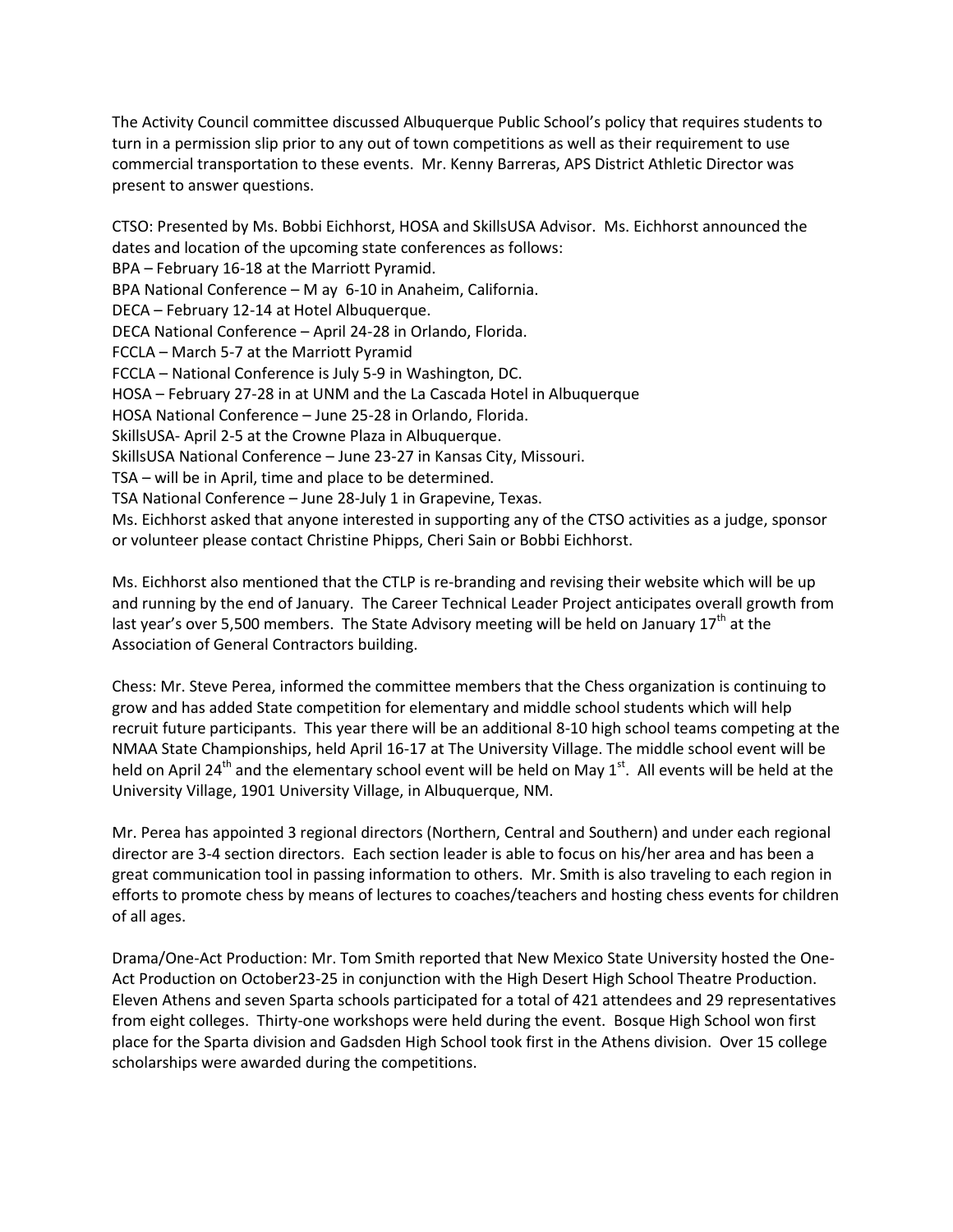English Expo: Ms. Jeannette Vigil, English Expo representative announced that the 2015 English Expo XXVI will be held on Saturday, February 28<sup>th</sup> at La Cueva High School in Albuquerque. The academic competition covers all areas of English, having 24 contests in writing, skills, speaking and production expression. The newest speaking event is Shakespearean monologue. Over 500 students from approximately 30 middle and high schools statewide will participate in the event. For more information logo on to [www.nmira.org/what-is-english-expo.html.](http://www.nmira.org/what-is-english-expo.html)

FFA: Mr. Jerrod Smith, FFA representative reported that there were 610,240 members in 2014. In New Mexico, FFA chartered one new chapter this year at Jemez Valley High School to bring the total number of chapters to 80.

The National FFA Convention was held in late October in Louisville KY. There were 62,998 members present for the three day event, including over 340 New Mexico FFA members. New Mexico students competed in 25 different Career Development events ranging from Agricultural Issues to Agricultural Mechanics. Students placed well in several events and several received gold ratings.

Caleb Gustin of the Moriarty FFA Chapter was one of six FFA members elected to a National FFA Office. Caleb will spend the next twelve months representing the 610,240 FFA members Nationwide. Caleb will travel throughout the country and internationally advocating for agriculture and learning new skills.

In 2015 New Mexico will host six statewide events where students will compete and learn lifelong skills.

Music: Mr. Don Gerheart, NMMEA Executive Director announced that the NMMEA has a new website and new logo. The website now hosts over 100 online forms for all of the district music events as well as the registration forms for the annual All-State conference.

Guitar, Choir, Orchestra and Band sections held auditions this fall for placement in one of the eight All-State ensembles. The organization had 2310 students register for the auditions. All State Music Festival and In-Service Conference concluded with 950 students participating in ensembles and over 400 music educators and collegiate students in attendance. White the students rehearsed in their respective ensembles music educators had the opportunity to attend over 30 workshops and clinics for two full days. Four honor groups also performed during the conference. Eight ensembles performed on Saturday, January 10<sup>th</sup> with a combined total of 4200 people in attendance at Pope Joy Hall. Deb Minyard from Pojoaque Valley High School was named the New Mexico Teacher of the Year. The NMAA State Orchestra, Choir and Band will be held the  $2^{nd}$ ,  $3^{rd}$ , and  $4^{th}$  weekends in April.

JROTC: Maj. Mark Hendricks, JROTC representative discussed the upcoming Rifle competition and the Drill and Fitness competitions which will take place on April 8-11<sup>th</sup> in Albuquerque.

Mock Trial: Mr. David Berlin, Mock Trial representative told the committee that 35 teams registered for Mock Trial competition, with three new teams from nex+Gen Academy in Albuquerque, Pecos and Zuni schools.

The 2015 case was adapted with permission from the Pennsylvania State Bar, it is a criminal case based upon true events in which a crane at a construction site collapsed in a storm and two people were killed.

Regionals will take place on Friday and Saturday, February 20-21, at the Bernalillo County Metropolitan Courthouse in Albuquerque. An awards ceremony will take place on February 21. The top five teams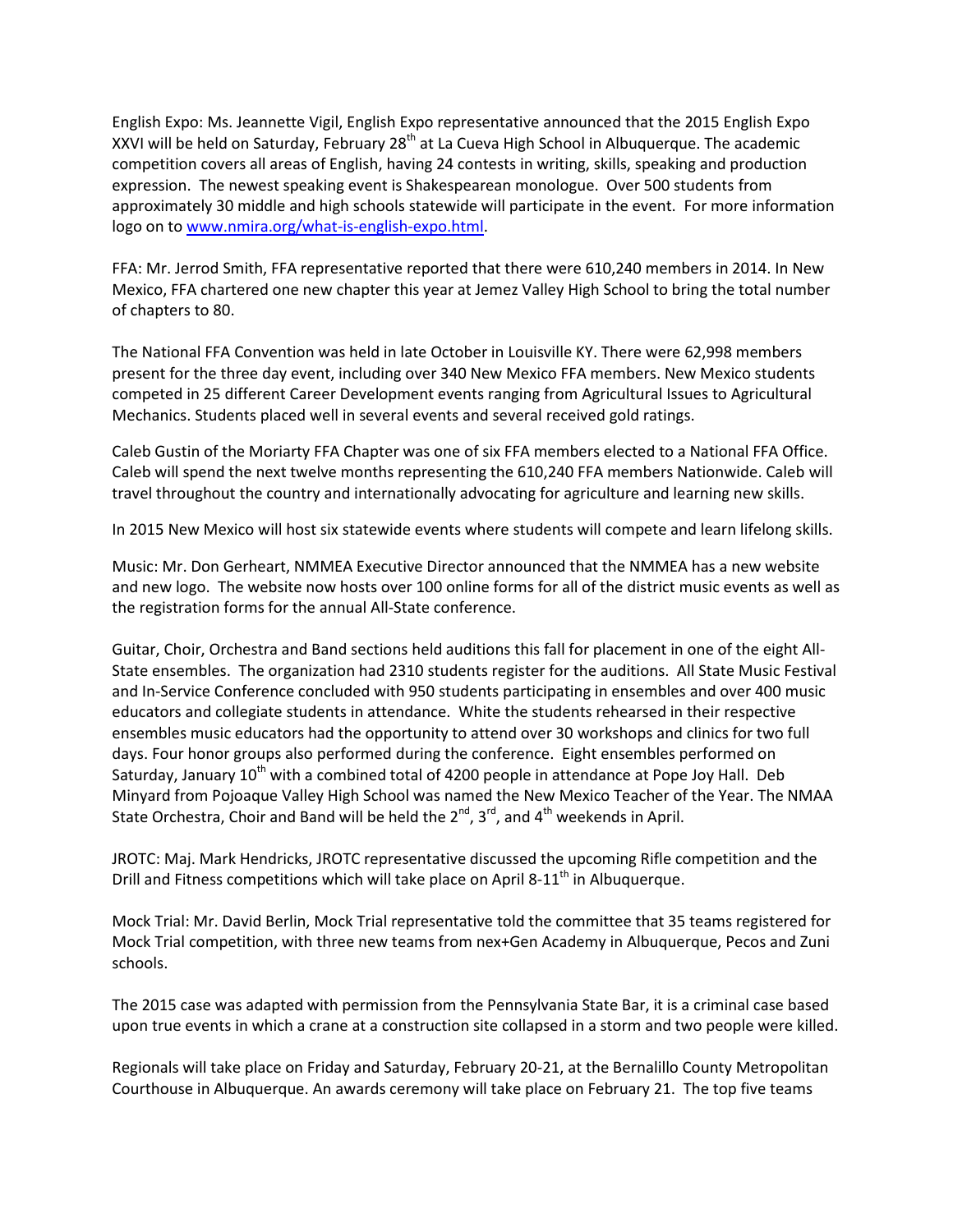from regionals will receive trophies and the top eight will advance to finals. Outstanding Witnesses and Attorneys as determined by the judging panels will also receive awards.

State Finals will take place on March 20-21 at the Bernalillo County Metropolitan Courthouse in Albuquerque. The awards ceremony will take place on March  $21<sup>st</sup>$ . The top three teams will receive trophies and the state champion will advance to nationals in Raleigh, NC in May. Four students as determined by the judging panels will receive gavels for their performances.

Larry Zamzok, and Albuquerque attorney, continues to donate \$1,000 each year to be divided equally between the two students at the state finals who are deemed to be the Most Outstanding Witness and Attorney by the judging panels. The Hon. Gene E. Franchini Scholarships sponsored by the Center for Civic Values will give a \$1000 scholarship in 2015 and will be announced during the awards ceremony. To be eligible, a student must have competed in mock trial for at least two consecutive years, including the current competition years; complete a simple cover page; prepare a personal statement/ and submit two letters of recommendation.

Rodeo: No representative present.

Scholastic Publications: Ms. Rebeca Zimmermann, Scholastic Publications representative announced that the organization is looking into ways to increase the membership as so many high schools no longer publish newspapers. This year they will add broadcast categories into the state championship this year, however, participation in the state championship is very adviser-driven, schools are not likely to compete unless the organization can get teachers interested. The NMSPA board is working on ways to accomplish this. The State Championship will be held on Saturday, March 21<sup>st</sup> at Volcano Vista High School.

Speech and Debate: Ms. Hannah Flake, Treasurer of the NM Speech and Debate Association announced that many schools have revised their two-day speech and debate format to a one-day speech – only or debate – only tournament. The coaches have given positive input regarding this change as teams are paying less for hotel and students have their Friday evening free. Additionally, more schools have the capability to offer a one-day small tournament than a two-day large event. At least three new schools are offering tournaments this year compared to last year. Thus, the number of two-day tournaments has gone down while the number of tournaments has gone up.

The 2015 State Tournament venue has changed due to the cost of securing a university at which to hold the state event. This year the event will be held Los Alamos Middle School and High School.

The number of schools competing in speech and debate has remained about the same, around 25. Retention of coaches is challenging give the amount of hours a person must dedicate at little to no extra stipend. Some schools do not support speech and debate. Schools in the far corners of the state find it difficult to manage the needed funds to travel often to Albuquerque to compete. Because of the new tournament format, however, the organization expects to see tournaments in the next few years in Farmington, Santa Fe and Las Cruces, which will provide a positive impact on the growth of this activity. Ms. Hahn also discussed East Mountain High School's first Timber-Con in December. This anime and scifi convention was hosted by EMHS Anime Club and the Doctor Who Club.

Student Council: Ms. Mary Hahn, NMASC representative discussed the Fall District Conference Week which was held on October 18-23, 2014. Student Council leaders attended *A Gladiator's Quest!* District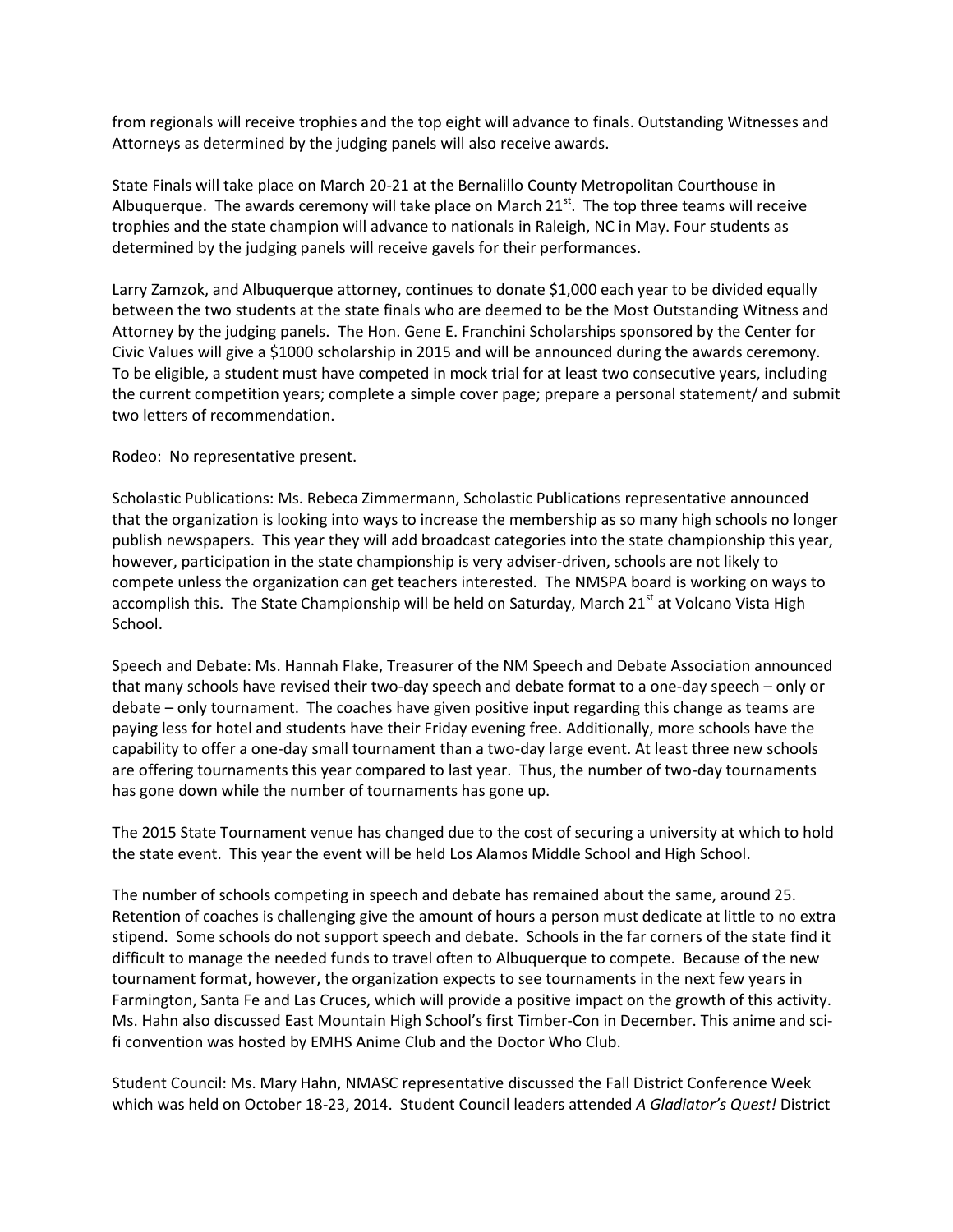conferences which consisted of leadership training and camaraderie throughout the state with national motivational storyteller Bob Tryanski; peer-to-peer leadership instruction; and creative executions of our state service project – the elderly - in Albuquerque, Roswell, Las Cruces, Farmington, and Española. Approximately 1200 students attended the conference.

The National Association of Student Councils LEAD Conference was held on November 14 – 16, 2015 at Hotel Albuquerque. L.E.A.D. training emphasizes communication; leadership skills; and leadership roles on the local, state, and regional levers.

NMASC State Leadership Conference will be held on February 12-14, 2015 at Cibola High School in Albuquerque. The conference will host student and adult-led training workshops; national motivational speakers – Danny Batimana – Happiness is NOW and Omekongo Dibinga – Upstander International. The conference will also host a SafeTeen NM – net-iquette workshop to train Cibola High School students as the presenters. Also, an Achievement Showcase workshop will be held to promote practicing democracy via student elections; building camaraderie with schools in geographical regions as well as from around the state; peer to peer learning; with awards and recognition.

The summer Leadership Workshop will be held on June 2-5, 2015 at NM Tech in Socorro. New student council officers for the 2015-16 school year and their Executive Advisor will prepare leadership training through team building, goal setting, camaraderie, teamwork, event planning and much more in a four day creative exploration of our natural elements.

The NASC Nation Student Council Conference, *Elevate Your Leadership* will take place on June 26-28, 2015. Rio Ranch High School was selected to be the national host of the event that will welcome mid and high school students and advisors.

Ms. Hahn announced that Las Cruces high schools have rejoined NMASC after 22 years and that Ms. Elizabeth Gonzales has joined the NMASC as the Executive Advisor to the State Secretary. NMASC leaders Adrianna Sanders from Aztec High School and Mario Martinez from Española High School were selected to attend the NFHS National Summit in July in Indianapolis and announced that she was selected to represent Region 6 on the NASSCED board for the upcoming two years.

Science Olympiad: Ms. Rose Baca-Rivet was unable to attend be sent a report which was read by Mr. Gerheart as follows: The 2014-2015 Annual Science Olympaid Fall Teacher's workshop was held on October 24-25 at New Mexico Tech in Socorro with 65 science teacher in attendance.

The 2015 NM Science Olympiad State Finals will be held on February 21, 2015 at New Mexico Tech in Socorro. There will be 50 teams of 15 students participating. Students will compete in 23 separate events that include physics, engineering, math, English, etc. The National Competition will be held at the University of Nebraska on May 15-16, 2015 in Lincoln, Nebraska. A middle school and high school team will qualify to represent New Mexico in Lincoln, Nebraska.

The 2015 NM Science and Engineering Fair State Finals will be held on March 27-28, 2015. There will be 300 projects (1 to 3 students per project) qualify to participate. Students will compete in 14 different categories, in two divisions (high school and middle school). The Intel International Science and Engineering Fair will be held in Pittsburgh, PA – May 10-15, 2015. Six projects will qualify to represent New Mexico in Pittsburgh.